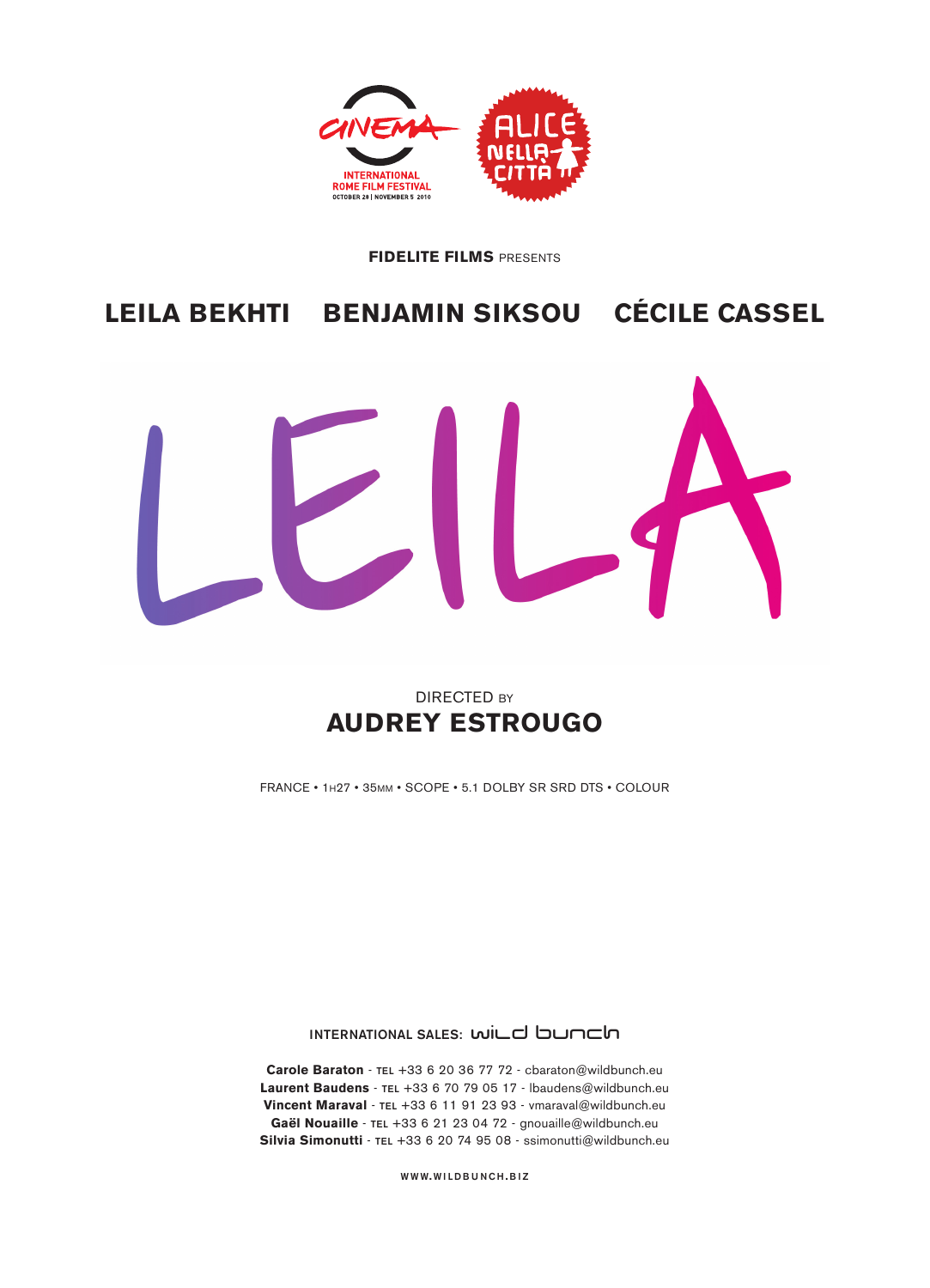# **SYNOPSIS**

Gab, a young slacker from a wealthy Parisian family, falls passionately for Leila, a beautiful French Arab law student deeply engaged in the struggle of illegal immigrants. Their love grows, despite all opposition from a society that will do everything in its power to keep them apart...

# **CAST**

| Leila Bekhti          | Leila      |
|-----------------------|------------|
| Benjamin Siksou       | Gabriel    |
| Cécile Cassel         | Alexandra  |
| Marie-Sohna Condé     | Tina       |
| Chantal Lauby         | Valérie    |
| Nicolas Briançon      | Brice      |
| Djanis Bouzyani       | Momo       |
| <b>Martine Gomis</b>  | Kaïna      |
| Emir Seghir           | Agib       |
| Renaud Astegiani      | Angelo     |
| Selim Clayssen        | Souleiman  |
| Math Samba            | Fidèle     |
| Gladys Gambie         | Glawdys    |
| Abel Jafri            | Abdellatif |
| Cheïna Correa Lafaure | Sally      |
| Zohra Benali          | Zhora      |

# **CREW**

| Director                   | Audrey Estrougo                  |
|----------------------------|----------------------------------|
| Screenplay                 | Audrey Estrougo & Juliette Sales |
| In collaboration with      | Aline Méhouel                    |
| DΡ                         | Guillaume Schiffman - AFC        |
| Editor                     | Sophie Reine                     |
| Sound                      | Cyril Moisson                    |
| Mix                        | <b>Emmanuel Croset</b>           |
| Costume Designer           | Emmanuelle Youchnovski           |
| <b>Art Director</b>        | Bertrand Seitz - A.D.L           |
| Choreographer              | Gladys Gambie                    |
| 1st Assistant Director     | <b>Thomas Trefouel</b>           |
| Casting                    | Marion Touitou                   |
| Continuity                 | Céline Breuil                    |
| Line Producer              | Sina Frifra                      |
| Stills Photographer        | Jean-Marie Leroy                 |
| <b>Original Music</b>      | <b>Baptiste Charvet</b>          |
| <b>Production Manager</b>  | Samuel Amar                      |
| <b>Executive Producer</b>  | Christine de Jekel               |
| Producers                  | Olivier Delbosc                  |
|                            | Marc Missonnier                  |
| Coproduced by              | <b>Wild Bunch</b>                |
|                            | Mars Films                       |
|                            | France 2 Cinéma                  |
| With the participation of  | Orange cinéma séries             |
| In partnership with        | Cinémage 4                       |
| With the support of        | l'ANGOA-AGICOA                   |
| <b>International Sales</b> | Wild Bunch                       |
|                            |                                  |
|                            |                                  |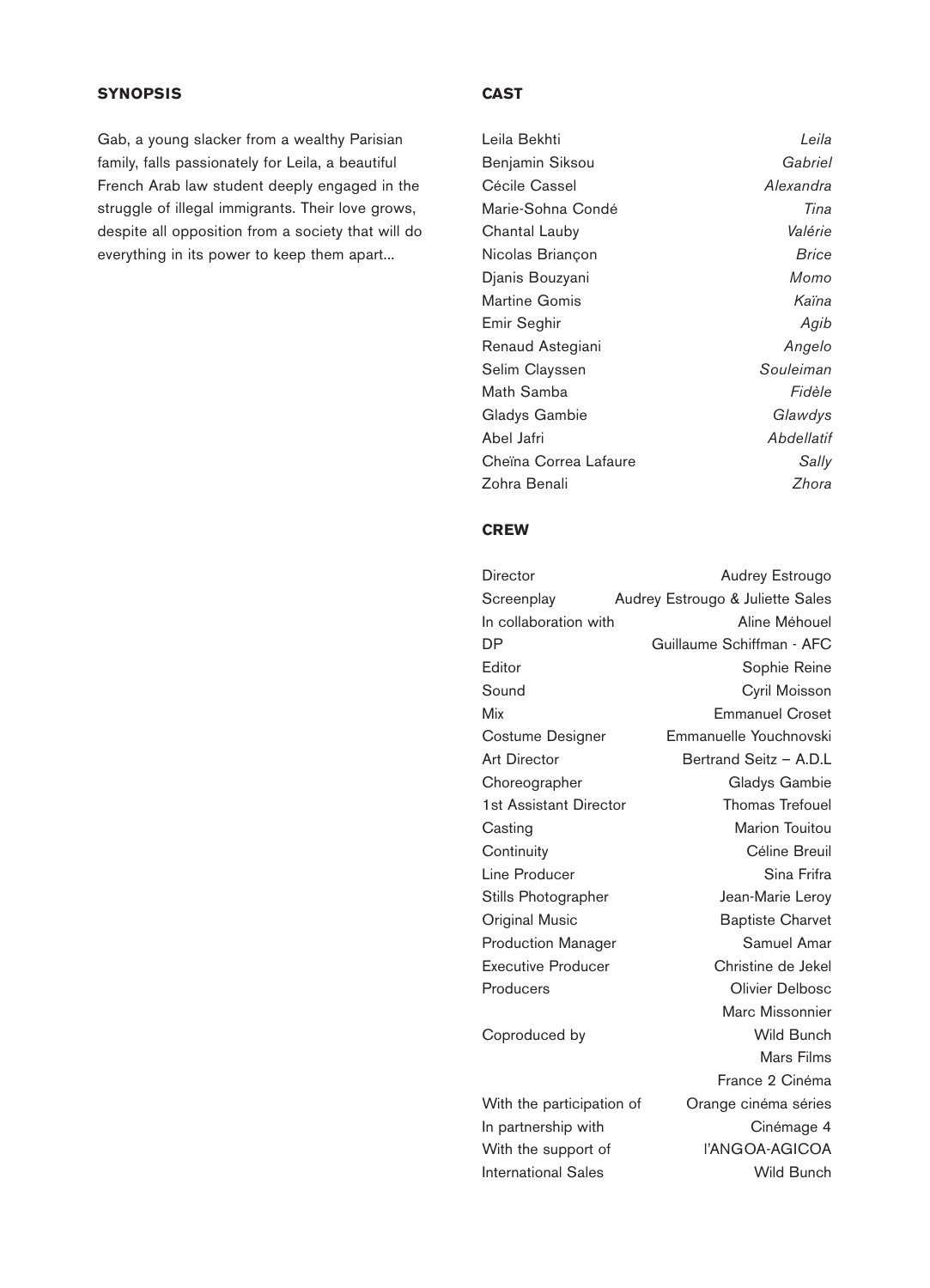#### **DIRECTOR'S INTENTION NOTE**

**Musical:** *Theatre genre mixing comedy, singing and dancing, accompanied by live music.* 

I have analysed this definition for a long time, from my perspective as a young film maker, committed to a quasi-naive doctrine where cinema can only exist when it is fed by real life. I've often told myself that this notion of pure entertainment that is a musical could only take me away from my convictions. But no one ever told me that an author couldn't both entertain and convey a message, so I just went for it...

**Musical according to A. Estrougo:** *Cinema genre where comedy, dance and music are mixed to create a charged, hard-hitting and absolutely contemporary picture of our society.*

My story will be first and foremost political, but not just political. The storylines of musicals are built on a classic dramatic framework: the love story. From WEST SIDE STORY to MOULIN ROUGE, musicals have been rooted in passionate and impossible love stories. That's certainly the case here when Gab, a child of privileged Parisian society, meets Leila, a beautiful girl from the rough 18th arrondissement. Their conflicting worlds will collide and confront each other, the better to accept each other in the end. My story's second inspiration comes from political commitment – around this whirlpool of love, the terrible reality of illegal immigration and deportation rises. There is also the question of social injustice and exclusion.

I do not deny that I consider cinema to be a serious and useful medium, much more than just entertainment, and I regard this film as a tool for reflection and assessment of a situation.

The story's main concern is the future, and it brings together a galaxy of characters that bear witness to our world today. Younger and older characters revolve around Gab and Leila: Africans, Arabs, Parisian bourgeois... a real portrait of a multicultural and multiracial Paris.

#### **The Music.**

It seems to me that the music, the film's heart, must both carry and sublimate the story's ambitions. I chose covers of French standards. It allowed me both to reach a far greater number of people by appealing to their collective unconscious, and to expand the 'second degree' aspect of the film. I was free to make multiple allusions, to take risks when using certain 'sacred' lyrics that might be old-fashioned and uncool to some. We have covers of songs by Khaled, Françoise Hardy, M, Claude François, Joe Dassin, Nino Ferrer, Jacques Brel, Michel Berger...

What better tool to illustrate France than a wellprotected heritage in desperate need of rejuvenation?

The arrangements are faithful to the tone of the film: urban pop, with African and Eastern undertones and a splash of elegance.

I want this film to make the audience dream as well as think, sing as well as dance. To startle as well as dazzle. All in all, a true work of cinema.

- Audrey Estrougo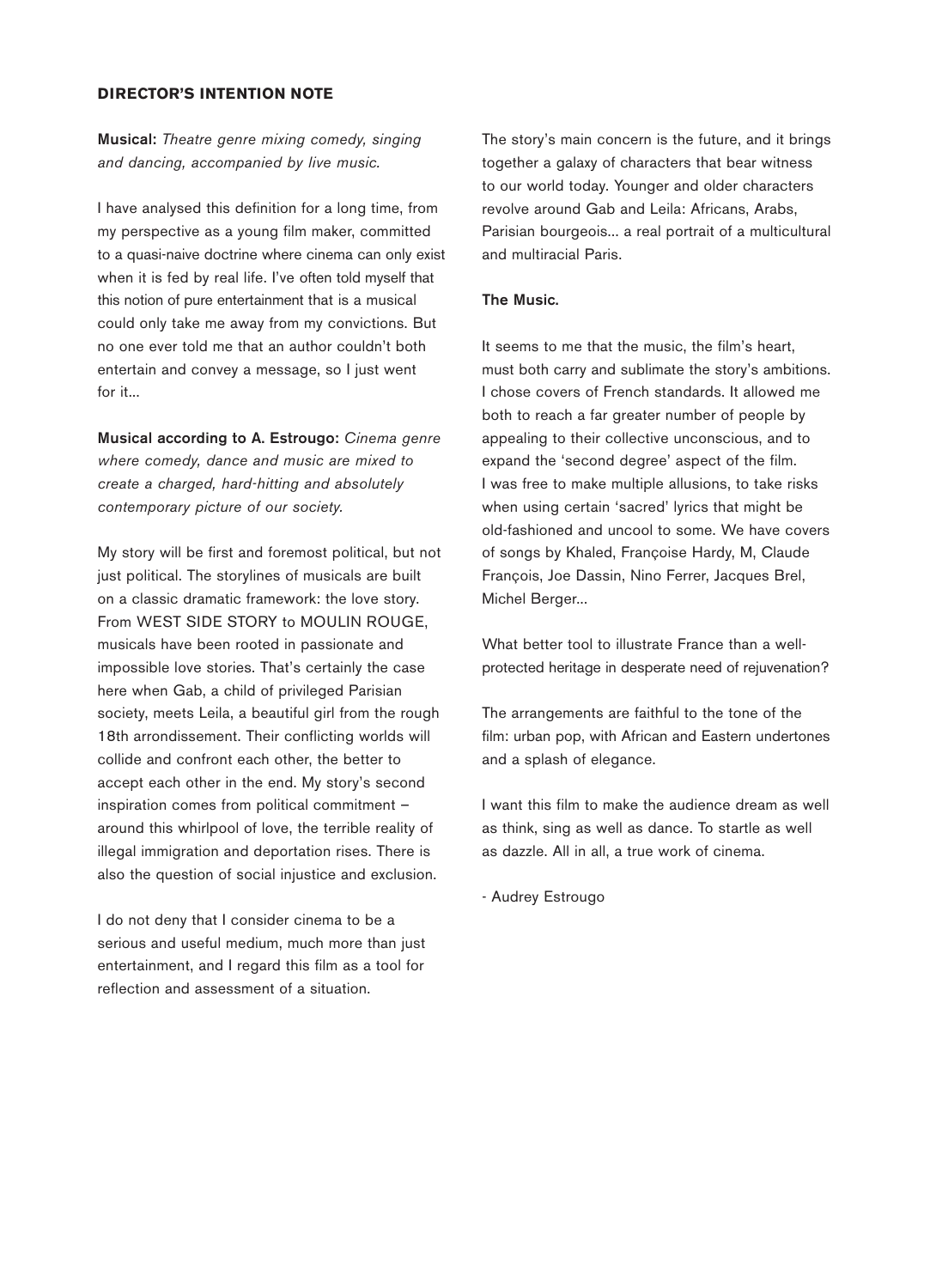#### **FILMOGRAPHIES**

# **AUDREY ESTROUGO**

NAYAN (work in progress) - Screenplay REGARDE-MOI - Director & Screenplay IAM, ENCORE UN PRINTEMPS (Documentary for Canal+) - Screenplay

#### **LEILA BEKHTI**

2009 TOUT CE QUI BRILLE Géraldine NAKACHE & Hervé MIMRAN LE COSE CHE RESTANO Gianluca Maria TAVARELLI 2008 A PROPHET Jacques AUDIARD

MESRINE, PUBLIC ENEMY NUMBER 1 Jean-François RICHET

2007 DES POUPÉES ET DES ANGES Nora HAMDI 2006 PARIS JE T'AIME Gurinder CHADAH 2005 SHEITAN Kim CHAPIRON BAD FAITH **Roschdy ZEM** 

*Cannes Film Festival - Grand Jury Prize César - Best Director & Best Actor*

#### **BENJAMIN SIKSOU**

2009 À BICYCLETTE (short) Jean DOUCHET *(starring Claude Chabrol, Xavier Beauvois, Jean Douchet)* 2007 DADDY COOL François DESAGNAT & Thomas SORRIAUX 2007 LARGO WINCH Jérôme SALLE

# **CÉCILE CASSEL**

|      | 2008 BARBAROSSA                        |
|------|----------------------------------------|
|      | ЕX                                     |
|      | YOU'LL MISS ME                         |
|      | <b>NUIT BLEUE</b>                      |
|      | 2007 MY LAST FIVE GIRLFRIENDS          |
|      | THE FIRST DAY OF THE REST OF MY LIFE   |
|      | 2006 LES AMOURS D'ASTRÉE ET DE CÉLADON |
|      | 2005 O JERUSALEM                       |
|      | 2004 FOON                              |
|      | <b>MA VIE EN L'AIR</b>                 |
| 2003 | <b>NARCO</b>                           |
|      | <b>HEAD IN THE CLOUDS</b>              |
|      | EVERYBODY IS A KILLER                  |
|      | 2002 WITHOUT HER                       |
|      | 2001 LA BANDE DU DRUGSTORE             |
|      | 2000 ALIVE                             |

Renzo MARTINELLI **Fausto BRIZZI** Amanda STHERS Ange LECCIA Julian KEMP Rémi BEZANÇON Eric ROHMER Elie CHOURAQUI Les Quiches Rémi BEZANÇON Tristan AUROUE & Gilles LELLOUCHE John DUIGAN Dominique DERUDDERE Anna DE PALMA François ARMANET Sandrine RAY